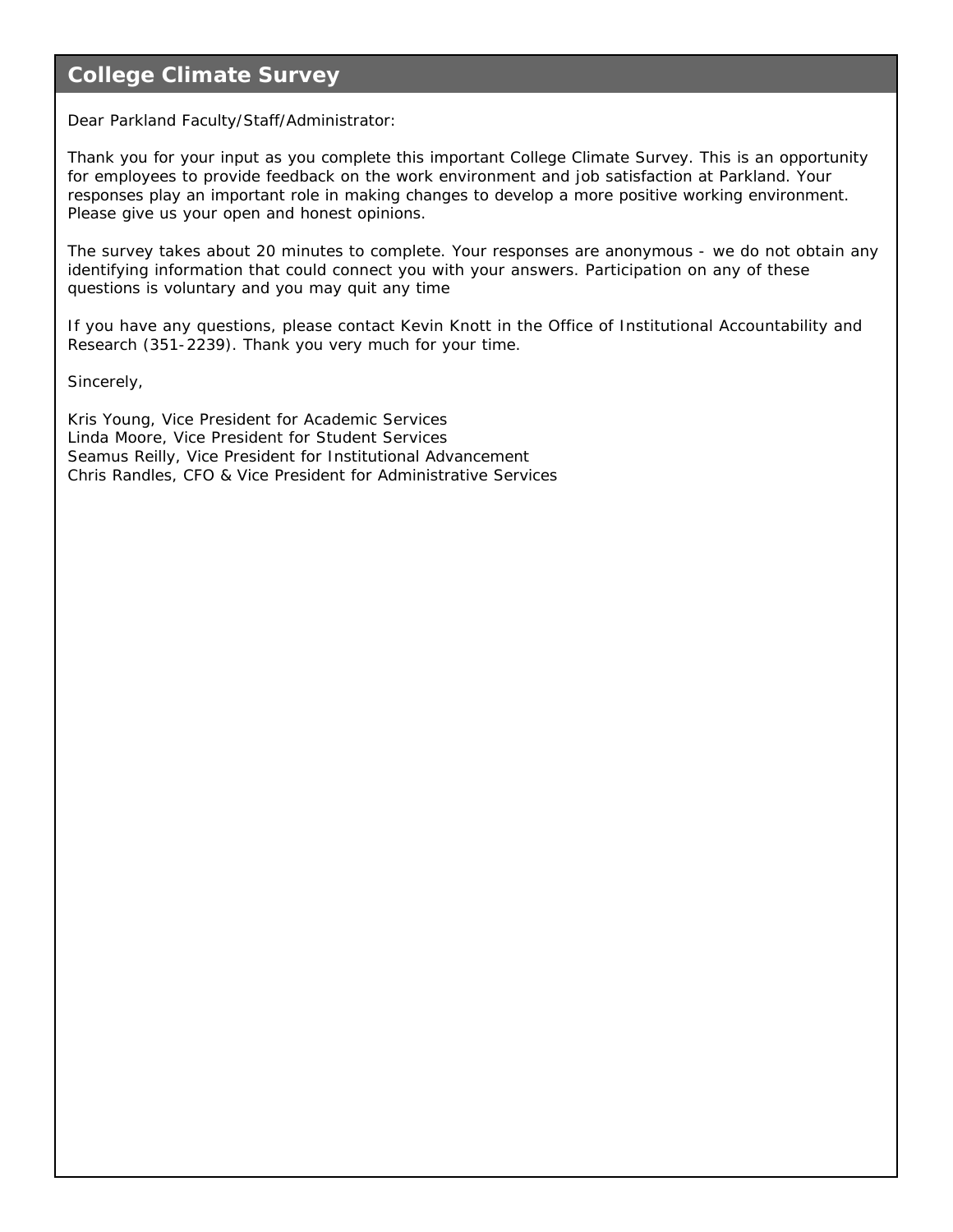### **Employment Status**

#### **What is your employment status?**

Full-time

Part-time

### **What is your job classification?**

Administration

Staff (Confidential, Professional Support, Public Safety)

Faculty

#### **What area of the college are you affiliated with?**

) President: (Assistant to President/Board of Trustees, Board of Trustees, Community Relations, Marketing & Creative Services, Parkland College Foundation, Physical Plant)

) Academic Services: (Academic Services, Business & Agri-Industries, Career Programs, Center for Academic Success, Computer Science & Information Technology, Engineering Science & Technologies, Fine & Applied Arts, Health Professions, Humanities, Library, Mathematics, Natural Sciences, Planetarium, Social Sciences & Human Services)

Administrative Services: (Bookstore, Business Office, Campus Technologies, Child Development Center, Human Resources)  $)$ 

) Institutional Advancement: (Adult Basic Education, Business Training, Center for Excellence, Distance/Virtual Learning, Grants/Contracts, Institutional Accountability/Research, International Education, Workforce Development)

) Student Services: (Admissions & Enrollment Management, Adult Re-entry, Assessment, Athletics, Career Center, Community Education, Counseling & Advising Center, Dean of Students, Disability Services, Financial Aid, Public Safety, Student Life, Student Support Services)

Other (please specify)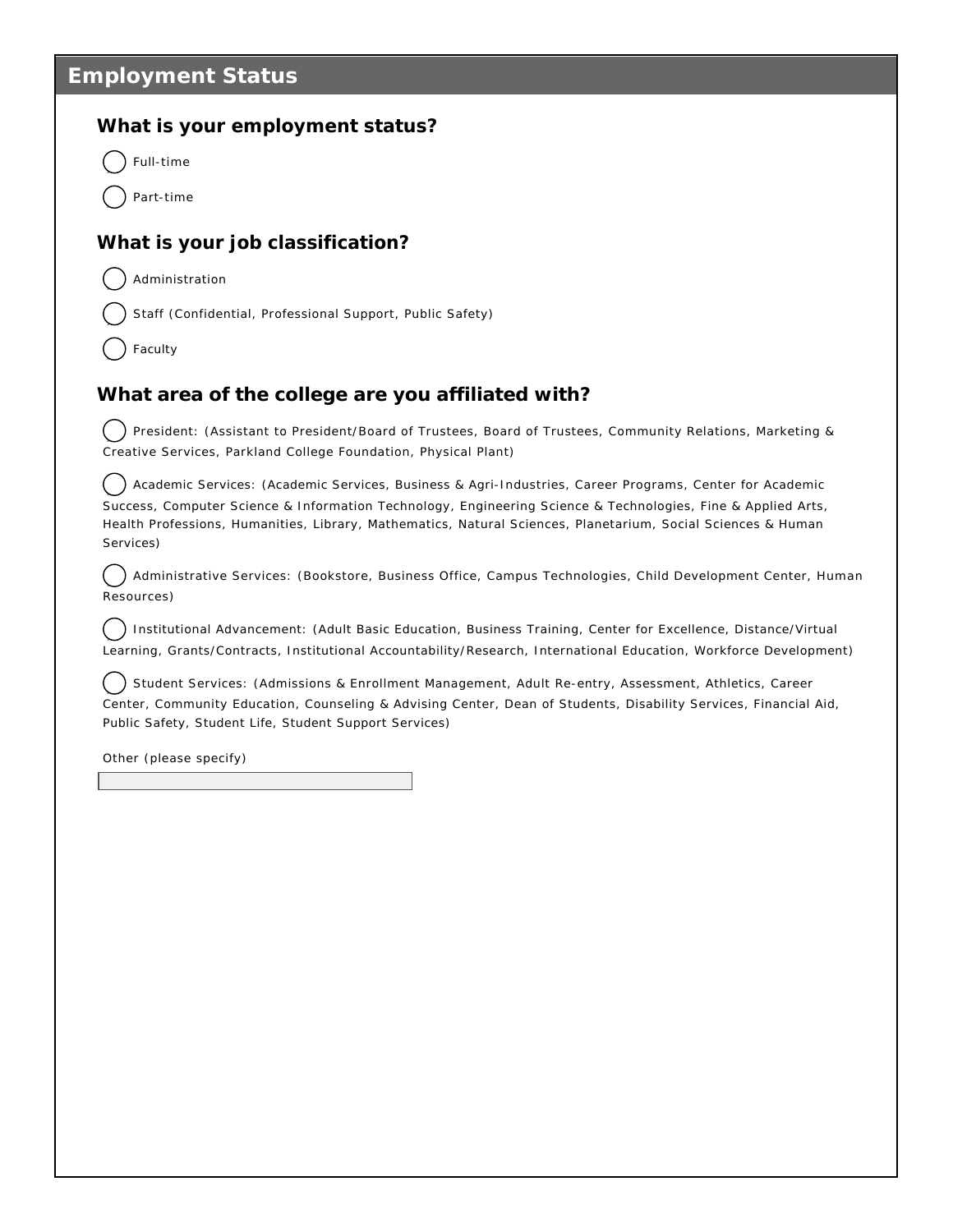# **Demographics**

| What is your gender?                      |
|-------------------------------------------|
| Female                                    |
| Male                                      |
| Transgendered                             |
| What is your racial/ethnic background?    |
| American Indian or Alaska Native          |
| Asian                                     |
| Black or African American, Non-Hispanic   |
| Hispanics of any race                     |
| Native Hawaiian or Other Pacific Islander |
| White, non-Hispanic                       |
| Two or more races/ethnicities             |
| Is English your native (first) language?  |
| Yes                                       |
| No                                        |
| What is your sexual orientation?          |
| Heterosexual                              |
| Gay/Lesbian                               |
| Bisexual                                  |
| Other (please specify)                    |
|                                           |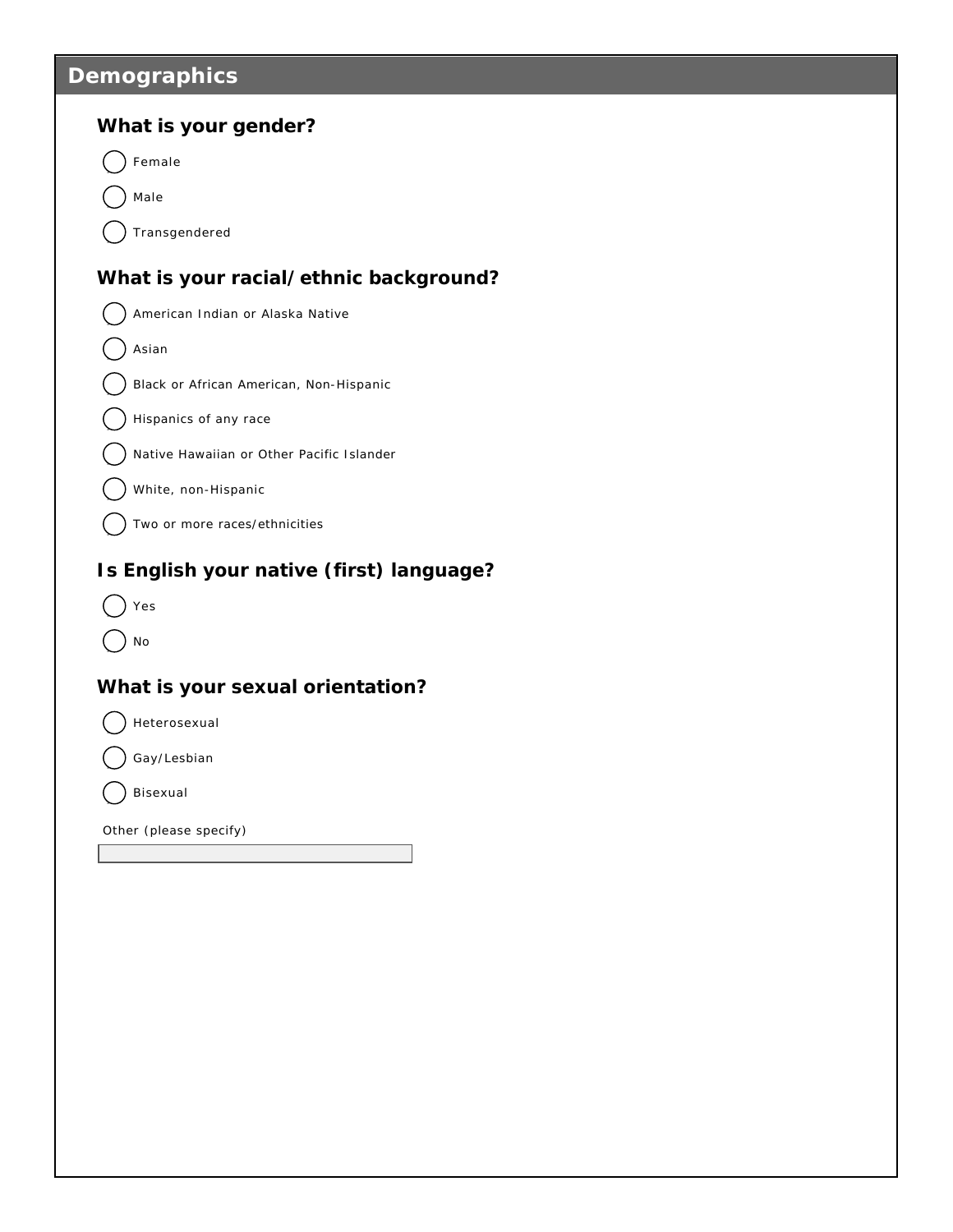# **Employment**

### **How many years have you been employed at Parkland?**

 $\bigcap$  Less than 1 year

- $\bigcirc$  1-5 years
- $\big)$  6-10 years
- $11-20$  years
- $\bigcirc$  Over 20 years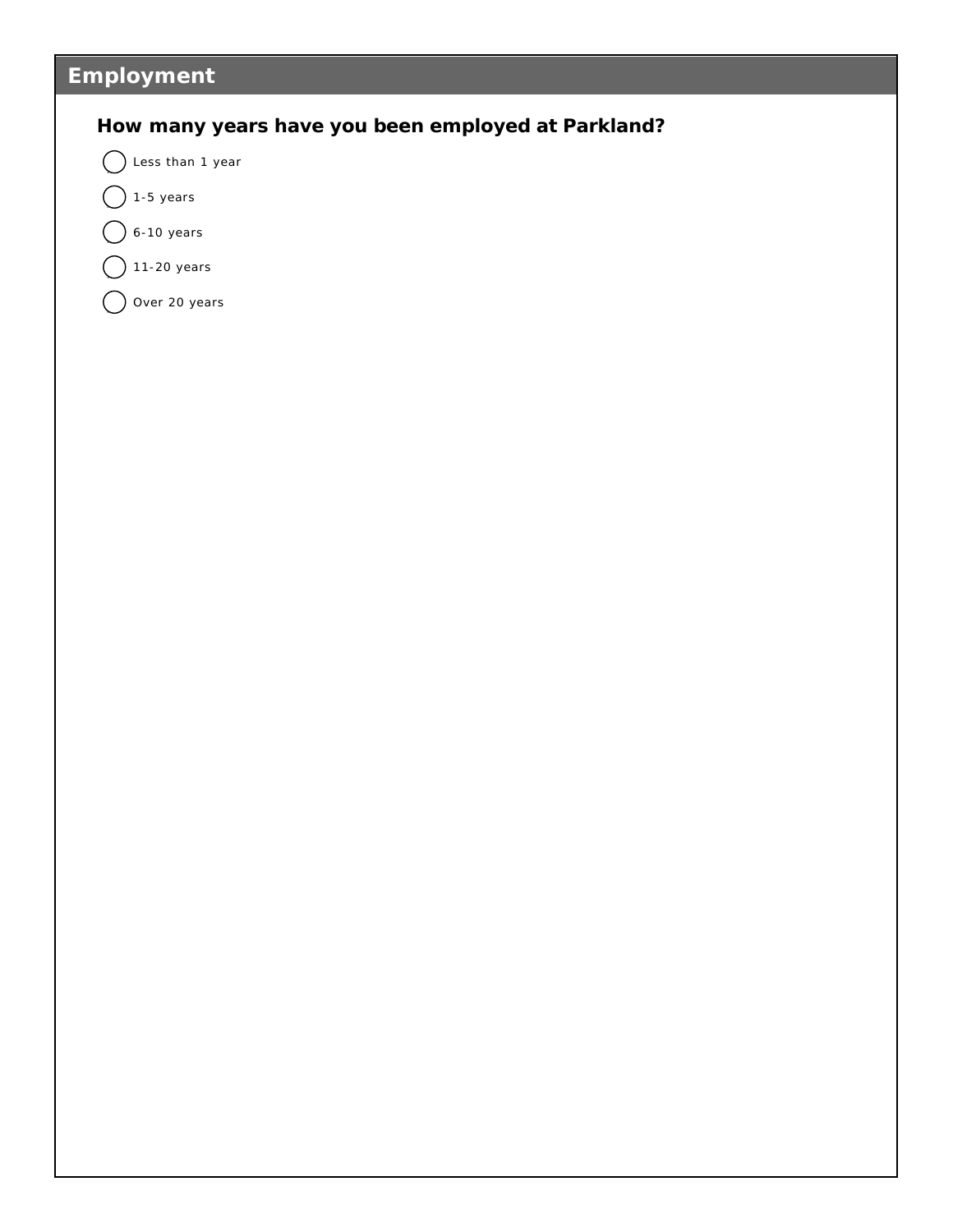# **Diversity**

### **Please rate your level of SATISFACTION with each of the following:**

### **Presence of other faculty, staff and administrators who...**

|                                                   | Too few | Just right | Too Many | Don't know | Not Applicable |
|---------------------------------------------------|---------|------------|----------|------------|----------------|
| are of various                                    |         |            |          |            |                |
| racial/ethnic groups.                             |         |            |          |            |                |
| are women.                                        |         |            |          |            |                |
| are men.                                          |         |            |          |            |                |
| are physically different<br>or have disabilities. |         |            |          |            |                |
| have different religious<br>affiliations.         |         |            |          |            |                |
| have different sexual<br>orientations.            |         |            |          |            |                |

**Please rate how IMPORTANT each of the following is to you:**

### **Presence of other faculty, staff and administrators who...**

|                          | Very Important | Important | Not Important |
|--------------------------|----------------|-----------|---------------|
| are of various           |                |           |               |
| racial/ethnic groups.    |                |           |               |
| are women.               |                |           |               |
| are men.                 |                |           |               |
| are physically different |                |           |               |
| or have disabilities.    |                |           |               |
| have different           |                |           |               |
| religious affiliations.  |                |           |               |
| have different sexual    |                |           |               |
| orientations.            |                |           |               |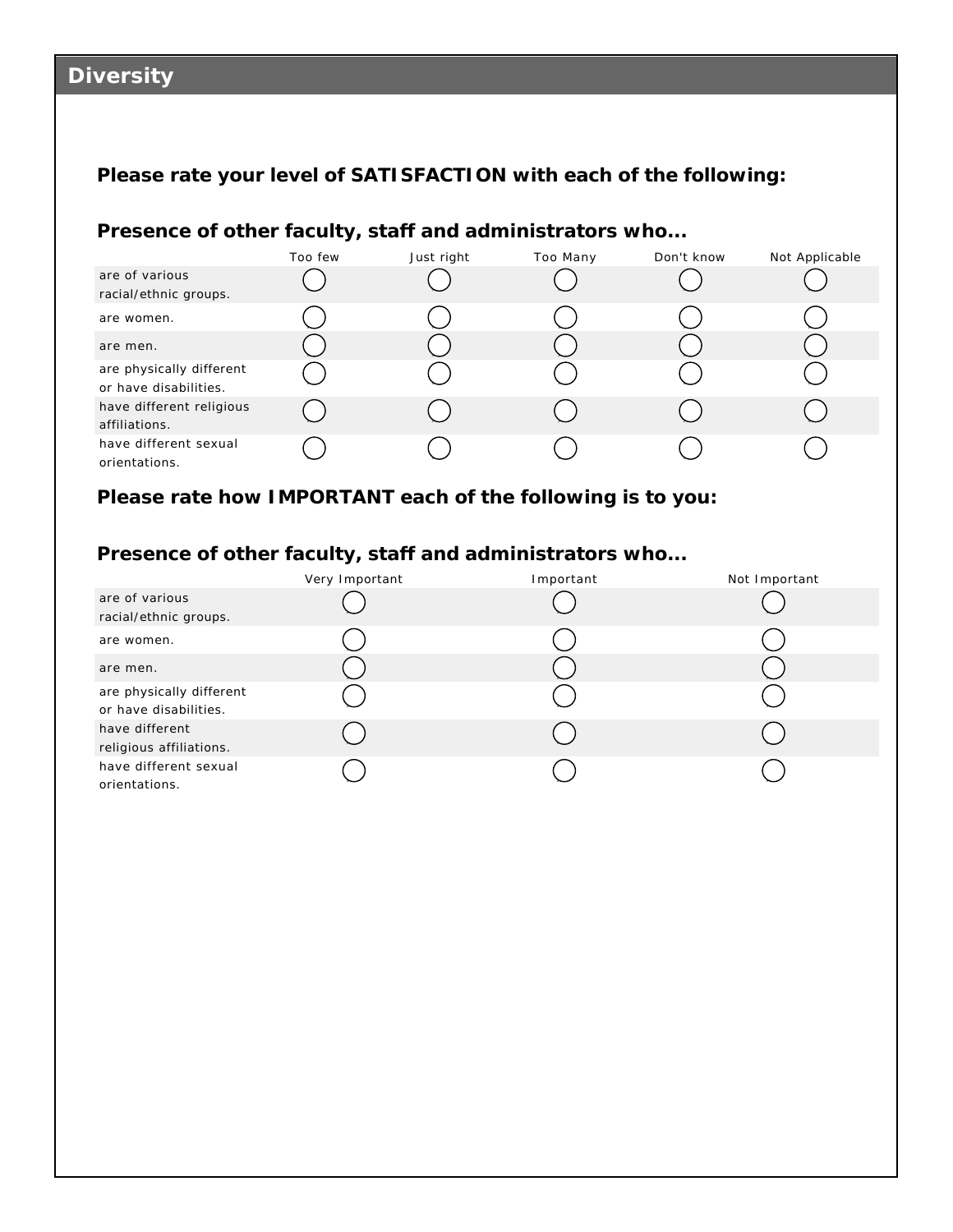### **Harassment**

| Have you been treated unfairly or harassed at Parkland College in the past |
|----------------------------------------------------------------------------|
| five years because of race, gender, sexual orientation, religion, age,     |
| accent, or disability?                                                     |

 $()$  Yes

) No

**If you answered yes, how often has this occurred?**

 $\bigcap$  Very often

Often

) Sometimes

 $\bigcap$  Rarely/Seldom

**Please elaborate and remember your comments are kept strictly confidential.**

> 5 6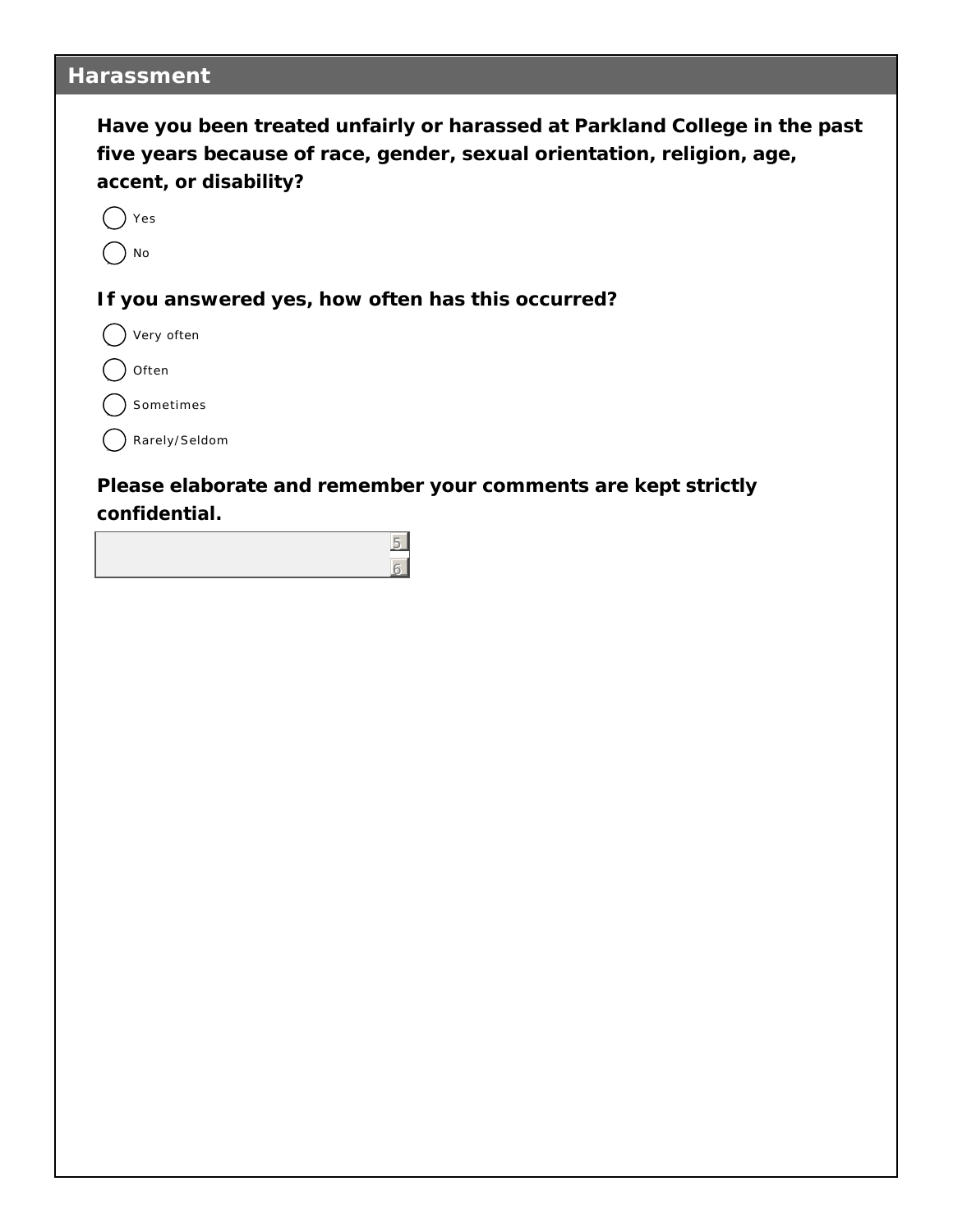# **Perception**

**Please rate your perceptions of how the campus has changed on the following items from NOW COMPARED TO THREE YEARS AGO.**

|                                              | Better | About the same | Worse | Don't Know/Wasn't here |
|----------------------------------------------|--------|----------------|-------|------------------------|
| The quality of<br>education and<br>services. |        |                |       |                        |
| The workload                                 |        |                |       |                        |
| Commitment to<br>diversity                   |        |                |       |                        |
| Hiring practices                             |        |                |       |                        |
| Organizational<br>structure                  |        |                |       |                        |
| Leadership                                   |        |                |       |                        |
| Mentoring                                    |        |                |       |                        |

**Please rate your perceptions of change in THE NEXT THREE TO FIVE YEARS on the following items:**

|                                              | Better | About the same | Worse |
|----------------------------------------------|--------|----------------|-------|
| The quality of<br>education and<br>services. |        |                |       |
| The workload                                 |        |                |       |
| Commitment to<br>diversity                   |        |                |       |
| Hiring practices                             |        |                |       |
| Organizational<br>structure                  |        |                |       |
| Leadership                                   |        |                |       |
| Mentoring                                    |        |                |       |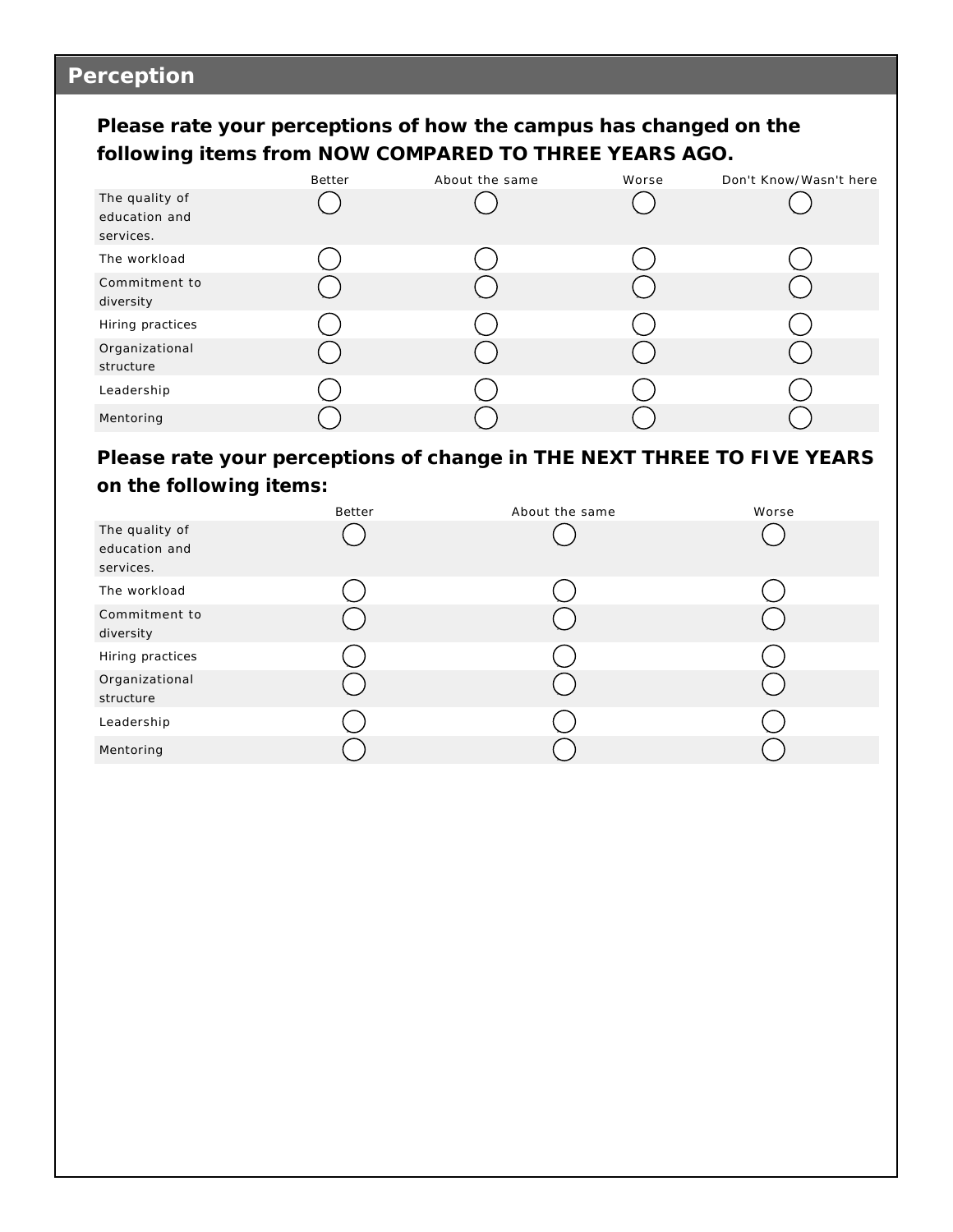### **Atmosphere**

Using the adjectives below, please check the number you feel most characterizes the atmosphere at Parkland College.

For example, referring to the first question below, if you feel Parkland's atmosphere is "Tense" check number 1 or if it's more "Relaxed" check number 5. If you feel the atmosphere is somewhere in between, please check the number (2, 3, or 4) that mostly reflects your thoughts.

#### **ADJECTIVE:**

|                                                   | $\overline{2}$ | 3 | 4 | 5 |
|---------------------------------------------------|----------------|---|---|---|
| Tense $(1)$ / Relaxed $(5)$                       |                |   |   |   |
| Hostile(1) / Friendly(5)                          |                |   |   |   |
| Socially Separated(1) /<br>Socially Integrated(5) |                |   |   |   |
| Indifferent(1) /<br>Concerned(5)                  |                |   |   |   |
| Exclusive(1) / Inclusive<br>(5)                   |                |   |   |   |
| Insensitive(1) /<br>Sensitive(5)                  |                |   |   |   |
| Conservative(1) /<br>Liberal(5)                   |                |   |   |   |
| Racially Intolerant(1) /<br>Racially Tolerant(5)  |                |   |   |   |
| Unsupportive(1) /<br>Supportive(5)                |                |   |   |   |
| Close-minded (1) /<br>Open-minded(5)              |                |   |   |   |
| Competitive (1) /<br>Cooperative (5)              |                |   |   |   |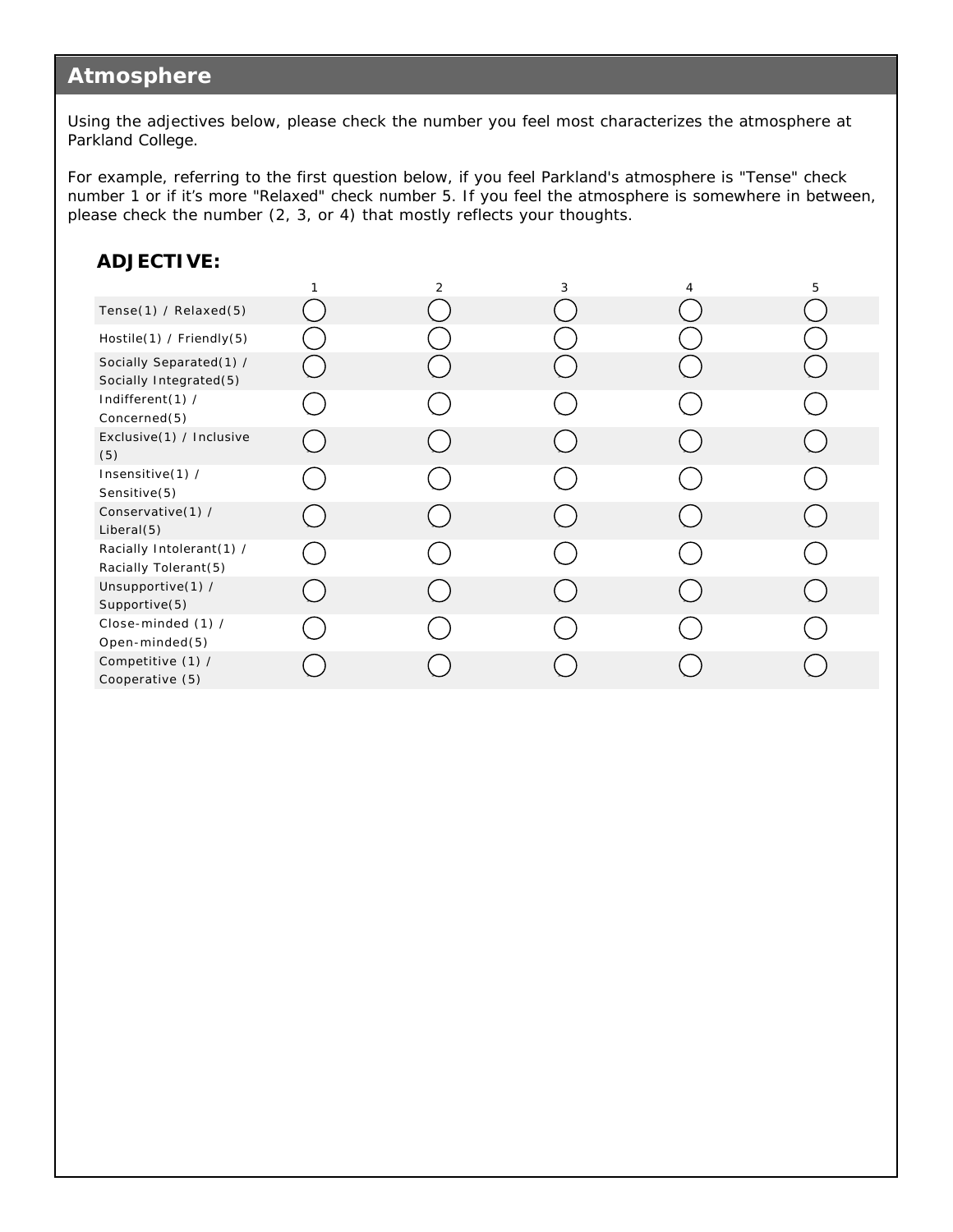# **Familiarity**

## **Please indicate the extent to which you are familiar with each of the following:**

|                                                           | Very familiar | Somewhat familiar | Somewhat unfamiliar | Not at all familiar |
|-----------------------------------------------------------|---------------|-------------------|---------------------|---------------------|
| Academic Scheduling                                       |               |                   |                     |                     |
| Adult Re-Entry Center                                     |               |                   |                     |                     |
| Art Gallery                                               |               |                   |                     |                     |
| Center for Academic<br>Success (CAS)                      |               |                   |                     |                     |
| CAS: Peer Tutoring                                        |               |                   |                     |                     |
| CAS: Writing Lab                                          |               |                   |                     |                     |
| Child Development<br>Center                               |               |                   |                     |                     |
| Dental Hygiene Clinic                                     |               |                   |                     |                     |
| <b>Disability Services</b>                                |               |                   |                     |                     |
| Distance and Virtual<br>Learning                          |               |                   |                     |                     |
| Parkland College<br>Radio Station (WPCD)                  |               |                   |                     |                     |
| Parkland College<br><b>Television Station</b><br>(PCTV)   |               |                   |                     |                     |
| Planetarium                                               |               |                   |                     |                     |
| Theater                                                   |               |                   |                     |                     |
| Tony Noel Ag Tech<br>Center                               |               |                   |                     |                     |
| Wellness Center                                           |               |                   |                     |                     |
| How familiar are you with the following:                  |               |                   |                     |                     |
|                                                           | Very familiar | Somewhat familiar | Somewhat unfamiliar | Not at all familiar |
| Parkland's Mission<br>Statement                           |               |                   |                     |                     |
| Parkland's Core Values                                    |               |                   |                     |                     |
| Parkland's Master Plan<br>(pertaining to<br>construction) |               |                   |                     |                     |
|                                                           |               |                   |                     |                     |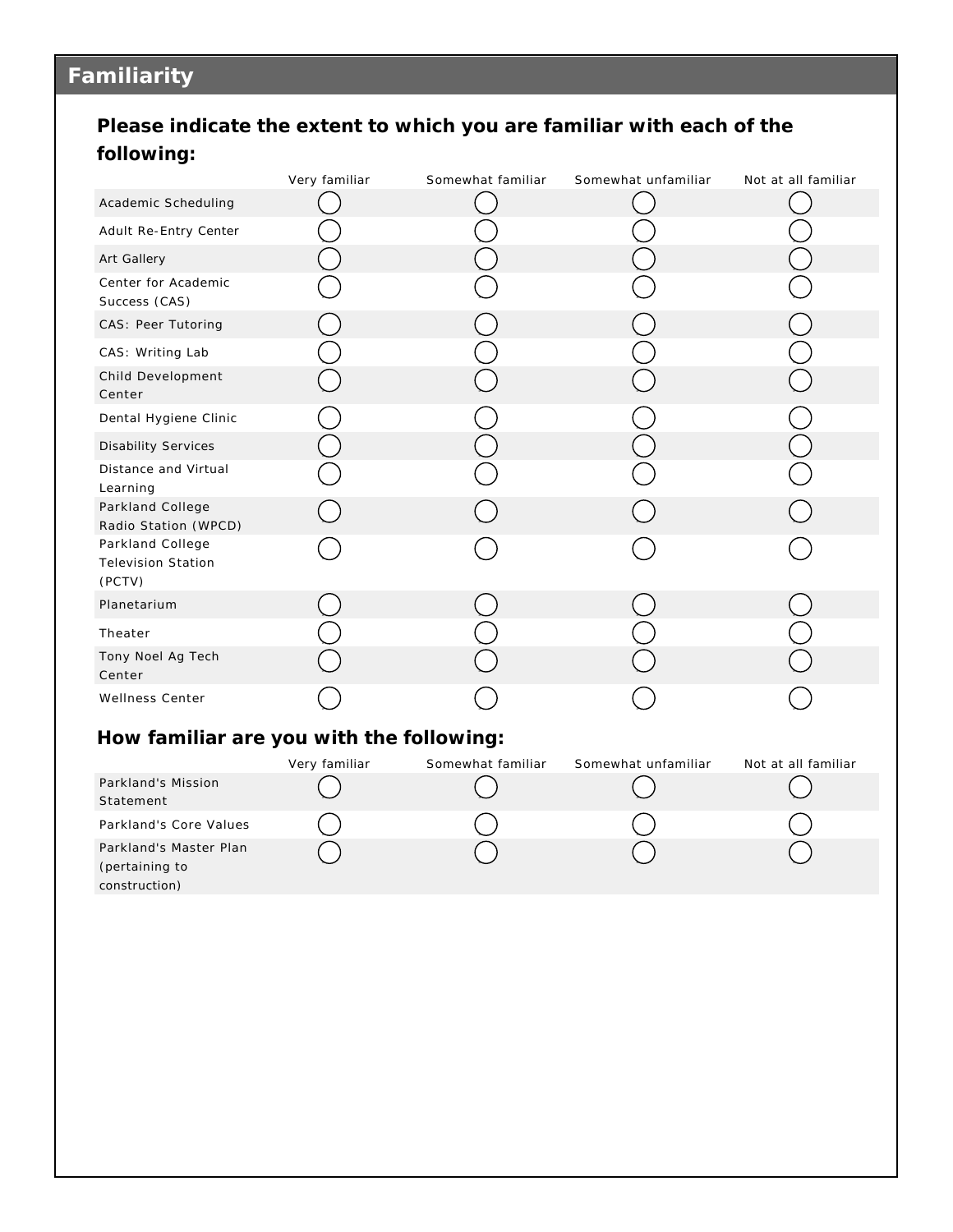# **Please rate how SATISFIED you are with the following campus units:**

|                                               | Very Satisfied | Satisfied | Dissatisfied | Very Dissatisfied | No Experience with<br>Unit |
|-----------------------------------------------|----------------|-----------|--------------|-------------------|----------------------------|
| Admissions &<br>Enrollment<br>Management      |                |           |              |                   |                            |
| Adult Basic Education                         |                |           |              |                   |                            |
| Assessment Center                             |                |           |              |                   |                            |
| Bookstore                                     |                |           |              |                   |                            |
| <b>Business Training</b>                      |                |           |              |                   |                            |
| <b>Business</b><br>Office/Purchasing          |                |           |              |                   |                            |
| Campus Mail Services                          |                |           |              |                   |                            |
| Campus Technologies                           |                |           |              |                   |                            |
| Career Center                                 |                |           |              |                   |                            |
| Counseling/Advising                           |                |           |              |                   |                            |
| Ctr for Excellence in<br>Teaching & Learning  |                |           |              |                   |                            |
| Distance and Virtual<br>Learning              |                |           |              |                   |                            |
| Financial Aid & Veteran<br><b>Services</b>    |                |           |              |                   |                            |
| Grants & Contracts                            |                |           |              |                   |                            |
| Human Resources                               |                |           |              |                   |                            |
| Institutional<br>Accountability &<br>Research |                |           |              |                   |                            |
| Library                                       |                |           |              |                   |                            |
| Marketing and Creative<br>Services            |                |           |              |                   |                            |
| Parkland College<br>Foundation                |                |           |              |                   |                            |
| Physical Plant                                |                |           |              |                   |                            |
| Public Safety                                 |                |           |              |                   |                            |
| Student Life                                  |                |           |              |                   |                            |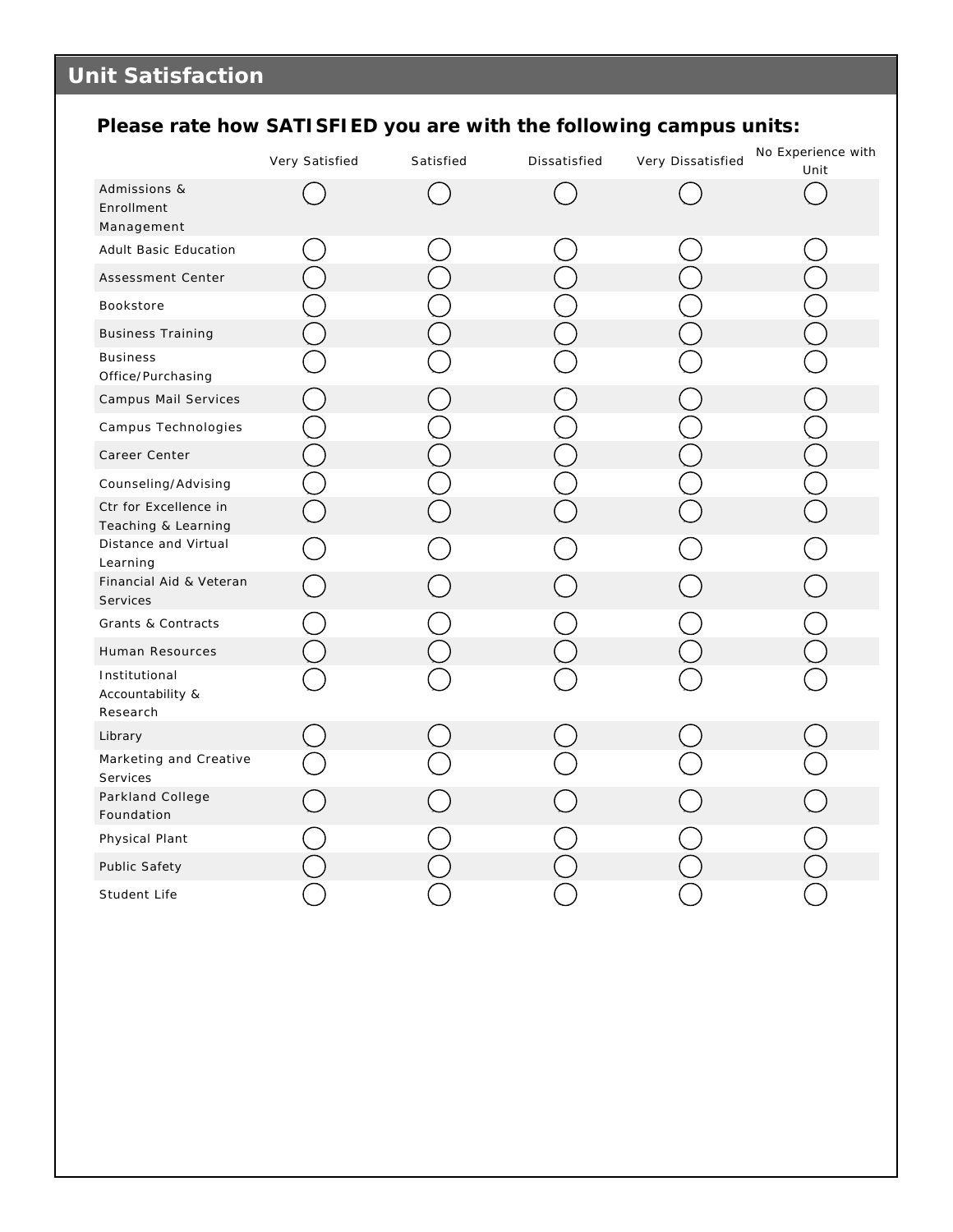## **Please rate how IMPORTANT the following campus units are to doing your job:**

|                                               | Very Important | Important | Not Important |
|-----------------------------------------------|----------------|-----------|---------------|
| Admissions &<br>Enrollment<br>Management      |                |           |               |
| Adult Basic Education                         |                |           |               |
| Assessment Center                             |                |           |               |
| Bookstore                                     |                |           |               |
| <b>Business Training</b>                      |                |           |               |
| <b>Business</b><br>Office/Purchasing          |                |           |               |
| Campus Mail Services                          |                |           |               |
| Campus Technologies                           |                |           |               |
| Career Center                                 |                |           |               |
| Counseling/Advising                           |                |           |               |
| Ctr for Excellence in<br>Teaching & Learning  |                |           |               |
| Distance and Virtual<br>Learning              |                |           |               |
| Financial Aid & Veteran<br>Services           |                |           |               |
| Grants & Contracts                            |                |           |               |
| Human Resources                               |                |           |               |
| Institutional<br>Accountability &<br>Research |                |           |               |
| Library                                       |                |           |               |
| Marketing and<br><b>Creative Services</b>     |                |           |               |
| Parkland College<br>Foundation                |                |           |               |
| Physical Plant                                |                |           |               |
| Public Safety                                 |                |           |               |
| Student Life                                  |                |           |               |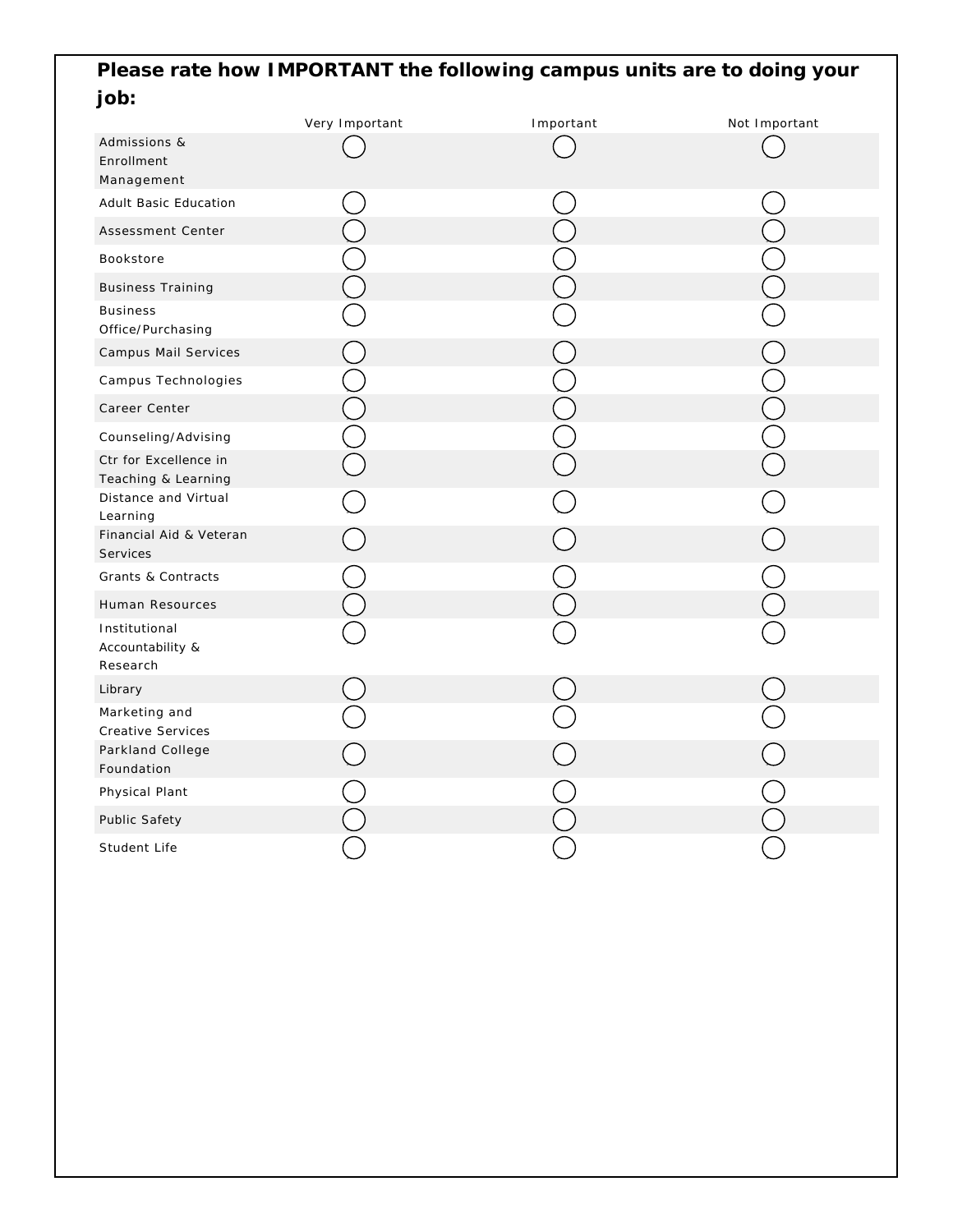# **Please rate how SATISFIED you are with the following:**

|                                 | Very Satisfied | Satisfied | Dissatisfied | Very Dissatisfied | No Experience with |
|---------------------------------|----------------|-----------|--------------|-------------------|--------------------|
|                                 |                |           |              |                   | group              |
| Academic Assessment             |                |           |              |                   |                    |
| Board of Trustees               |                |           |              |                   |                    |
| Curriculum Committee            |                |           |              |                   |                    |
| Diversity Committee             |                |           |              |                   |                    |
| Enrollment<br>Management Team   |                |           |              |                   |                    |
| <b>Executive Team</b>           |                |           |              |                   |                    |
| Support Assessment              |                |           |              |                   |                    |
| Annual Planning<br>Committee    |                |           |              |                   |                    |
| Parkland College<br>Association |                |           |              |                   |                    |
| Sustainable Campus<br>Committee |                |           |              |                   |                    |
| Strategic Planning              |                |           |              |                   |                    |

# **Please rate how IMPORTANT the following are to you in doing your job:**

|                                 | Very Important | Important | Not Important |
|---------------------------------|----------------|-----------|---------------|
| Academic Assessment             |                |           |               |
| Board of Trustees               |                |           |               |
| Curriculum Committee            |                |           |               |
| Diversity Committee             |                |           |               |
| Enrollment<br>Management Team   |                |           |               |
| Executive Team                  |                |           |               |
| Support Assessment              |                |           |               |
| Annual Planning<br>Committee    |                |           |               |
| Parkland College<br>Association |                |           |               |
| Sustainable Campus<br>Committee |                |           |               |
| Strategic Planning              |                |           |               |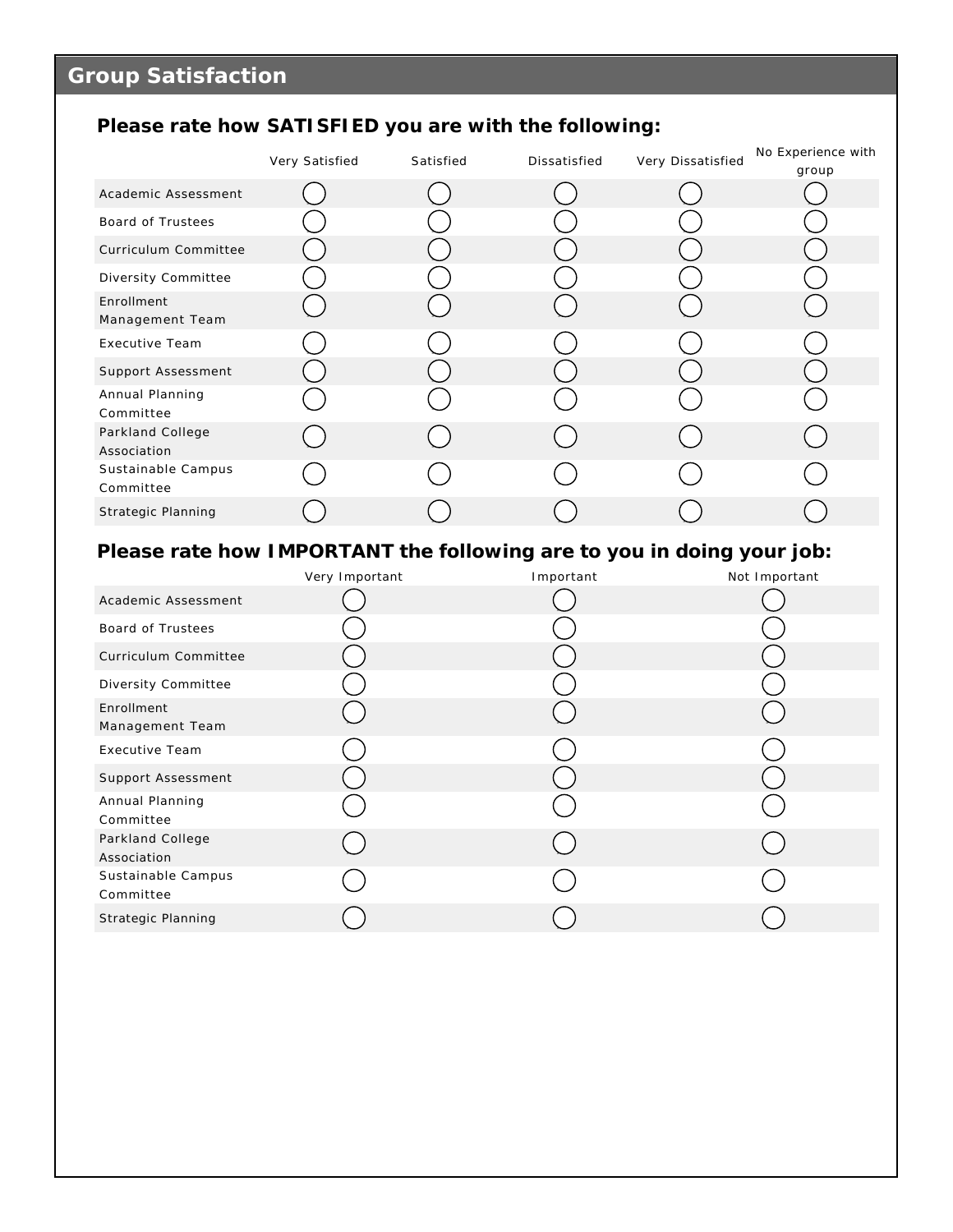### **Please rate how SATISFIED you are with the following Job Satisfaction Contributers:**

|                                                  | Very Satisfied | Satisfied | Dissatisfied | Very Dissatisfied | Not Applicable |
|--------------------------------------------------|----------------|-----------|--------------|-------------------|----------------|
| Teaching and learning<br>relationships           |                |           |              |                   |                |
| Colleagues and<br>collaborators support          |                |           |              |                   |                |
| Salary                                           |                |           |              |                   |                |
| <b>Benefits</b>                                  |                |           |              |                   |                |
| Union<br>representation/collective<br>bargaining |                |           |              |                   |                |
| Sabbatical leave                                 |                |           |              |                   |                |
| Rewards and recognition                          |                |           |              |                   |                |
| Personal choice and<br>empowerment               |                |           |              |                   |                |
| Work-life balance                                |                |           |              |                   |                |
| Growth through training<br>and development       |                |           |              |                   |                |

**Please rate how IMPORTANT the following Job Satisfaction Contributers are to you in doing your job:**

|                                                  | Very Important | Important | Not Important |
|--------------------------------------------------|----------------|-----------|---------------|
| Teaching and learning<br>relationships           |                |           |               |
| Colleagues and<br>collaborators support          |                |           |               |
| Salary                                           |                |           |               |
| <b>Benefits</b>                                  |                |           |               |
| Union<br>representation/collective<br>bargaining |                |           |               |
| Sabbatical leave                                 |                |           |               |
| Rewards and recognition                          |                |           |               |
| Personal choice and<br>empowerment               |                |           |               |
| Work-life balance                                |                |           |               |
| Growth through training<br>and development       |                |           |               |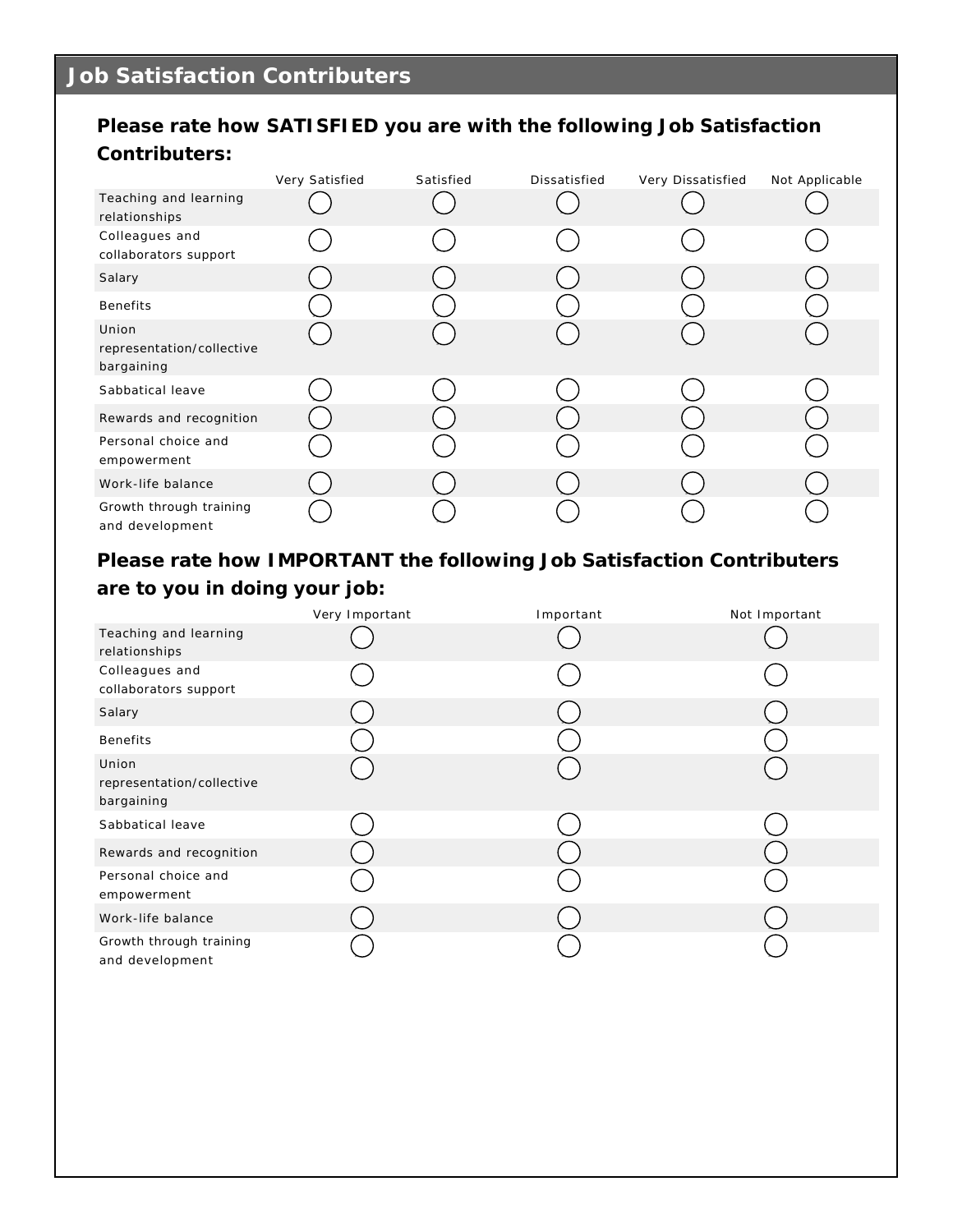## **Statements**

Please indicate how IMPORTANT the following statements are to you and the extent to which you AGREE OR DISAGREE with each:

### **Please rate the extent to which you AGREE OR DISAGREE with the following statements:**

|                                                                                                              | Strongly Agree | Agree | Disagree | Strongly Disagree | No Experience |
|--------------------------------------------------------------------------------------------------------------|----------------|-------|----------|-------------------|---------------|
| My supervisor meets<br>with me as appropriate<br>to discuss my<br>performance, career,<br>and/or promotions. |                |       |          |                   |               |
| I feel that I have<br>received adequate<br>guidance/mentoring<br>from colleagues.                            |                |       |          |                   |               |
| Faculty or staff who are<br>openly critical of<br>Parkland have no<br>cause to fear<br>retribution.          |                |       |          |                   |               |
| Expectations<br>concerning promotions<br>and career<br>advancement are<br>made clear.                        |                |       |          |                   |               |
| My department holds<br>regularly scheduled<br>staff meetings.                                                |                |       |          |                   |               |
| Career advancement<br>and salary decisions<br>are made fairly.                                               |                |       |          |                   |               |
| Search committees<br>have made a serious<br>effort to hire<br>racial/ethnic minorities<br>and women.         |                |       |          |                   |               |
| There is a desire<br>among my colleagues<br>to enhance diversity.                                            |                |       |          |                   |               |
| There is a desire for<br>teamwork and for<br>balancing personal<br>well-being with concern<br>for others.    |                |       |          |                   |               |
| I have good<br>interactions with my<br>colleagues.                                                           |                |       |          |                   |               |
| There is a commitment<br>to quality at Parkland.                                                             |                |       |          |                   |               |
| My colleagues care<br>about Parkland<br>students.                                                            |                |       |          |                   |               |
| I feel that my workload<br>is appropriate.                                                                   |                |       |          |                   |               |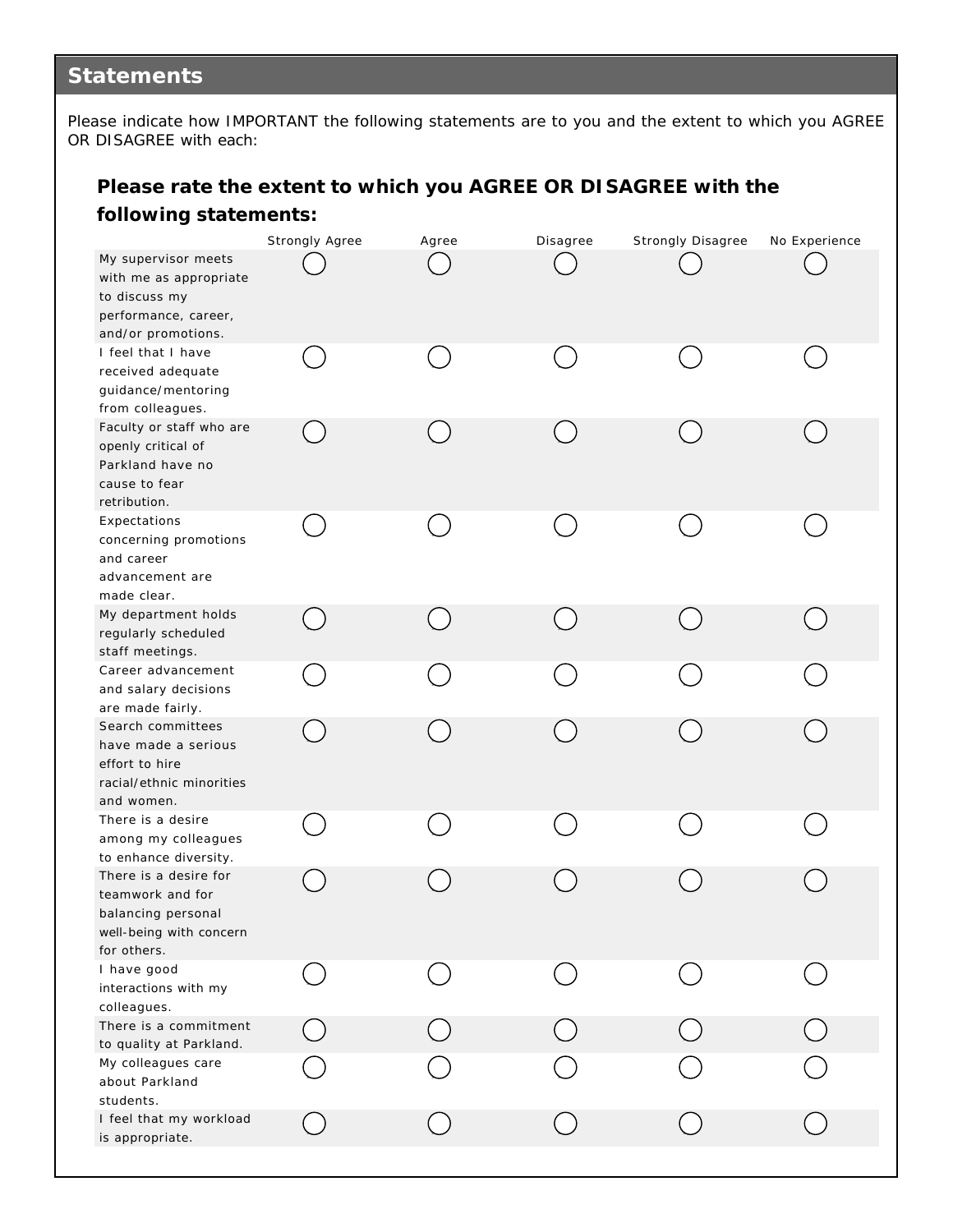|                                                                                                              |                | Please rate how IMPORTANT the following statements are to you: |               |
|--------------------------------------------------------------------------------------------------------------|----------------|----------------------------------------------------------------|---------------|
|                                                                                                              | Very Important | Important                                                      | Not Important |
| My supervisor meets<br>with me as appropriate<br>to discuss my<br>performance, career,<br>and/or promotions. |                |                                                                |               |
| I feel that I have<br>received adequate<br>guidance/mentoring<br>from colleagues.                            |                |                                                                |               |
| Faculty or staff who<br>are openly critical of<br>Parkland have no<br>cause to fear<br>retribution.          |                |                                                                |               |
| Expectations<br>concerning promotions<br>and career<br>advancement are<br>made clear.                        |                |                                                                |               |
| My department holds<br>regularly scheduled<br>staff meetings.                                                |                |                                                                |               |
| Career advancement<br>and salary decisions<br>are made fairly.                                               |                |                                                                |               |
| Search committees<br>have made a serious<br>effort to hire<br>racial/ethnic minorities<br>and women.         |                |                                                                |               |
| There is a desire<br>among my colleagues<br>to enhance diversity.                                            |                |                                                                |               |
| There is a desire for<br>teamwork and for<br>balancing personal<br>well-being with concern<br>for others.    |                |                                                                |               |
| I have good<br>interactions with my<br>colleagues.                                                           |                |                                                                |               |
| There is a<br>commitment to quality<br>at Parkland.                                                          |                |                                                                |               |
| My colleagues care<br>about Parkland<br>students.                                                            |                |                                                                |               |
| I feel that my<br>workload is<br>appropriate.                                                                |                |                                                                |               |
|                                                                                                              |                |                                                                |               |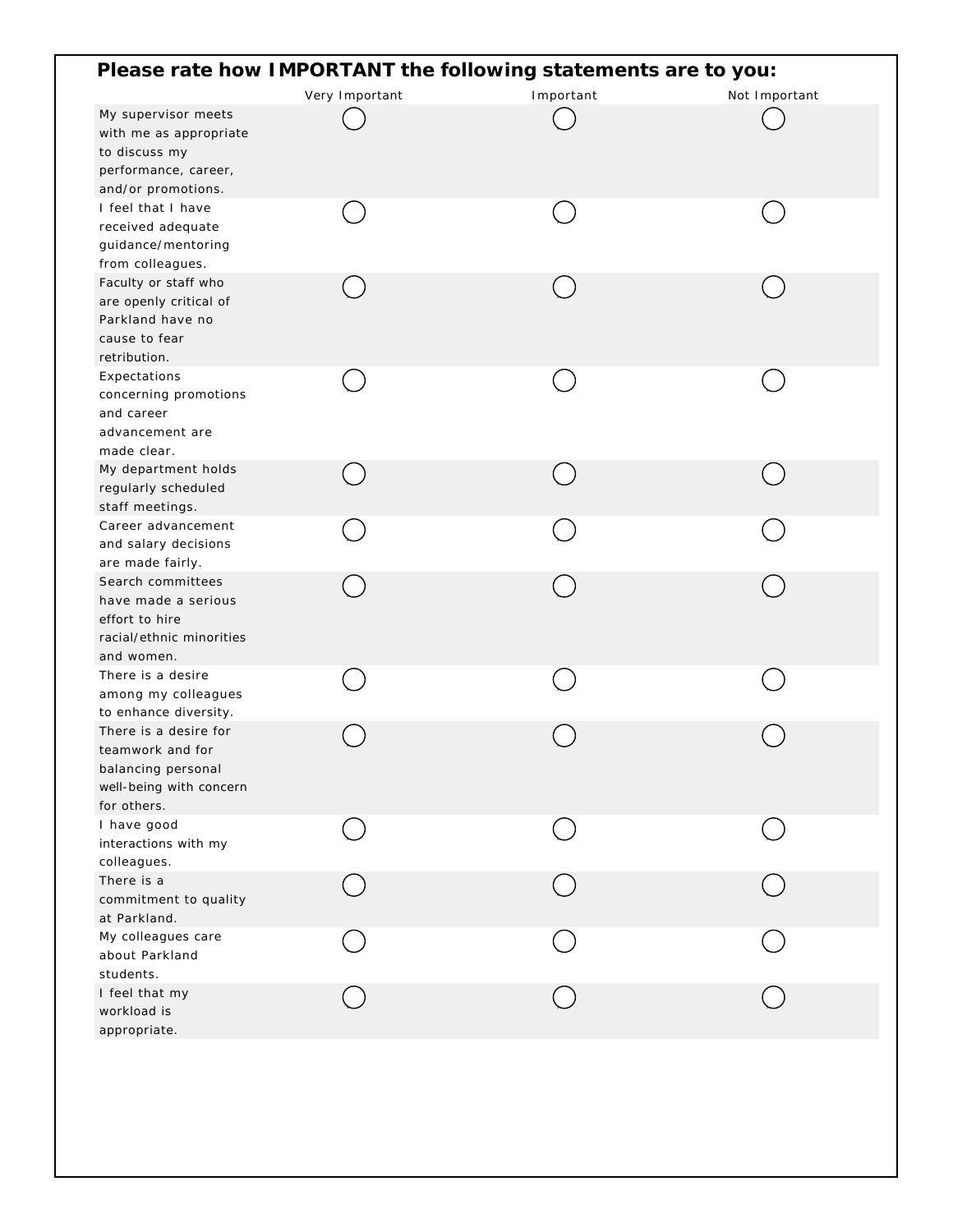# **Statements 2**

Please indicate the extent to which you AGREE OR DISAGREE with each of the following statements:

### **Please rate the extent to which you AGREE OR DISAGREE with the following statements:**

|                                                                     | Strongly Agree | Agree | Disagree | Strongly Disagree No Experience/ NA |
|---------------------------------------------------------------------|----------------|-------|----------|-------------------------------------|
| I feel overwhelmed                                                  |                |       |          |                                     |
| The college treats all<br>employees fairly                          |                |       |          |                                     |
| Morale is increasing<br>among my colleagues                         |                |       |          |                                     |
| If I had to do it over<br>again, I would take a<br>job at Parkland. |                |       |          |                                     |
| I've looked for other<br>employment inside<br>academia              |                |       |          |                                     |
| I've looked for other<br>employment outside<br>academia             |                |       |          |                                     |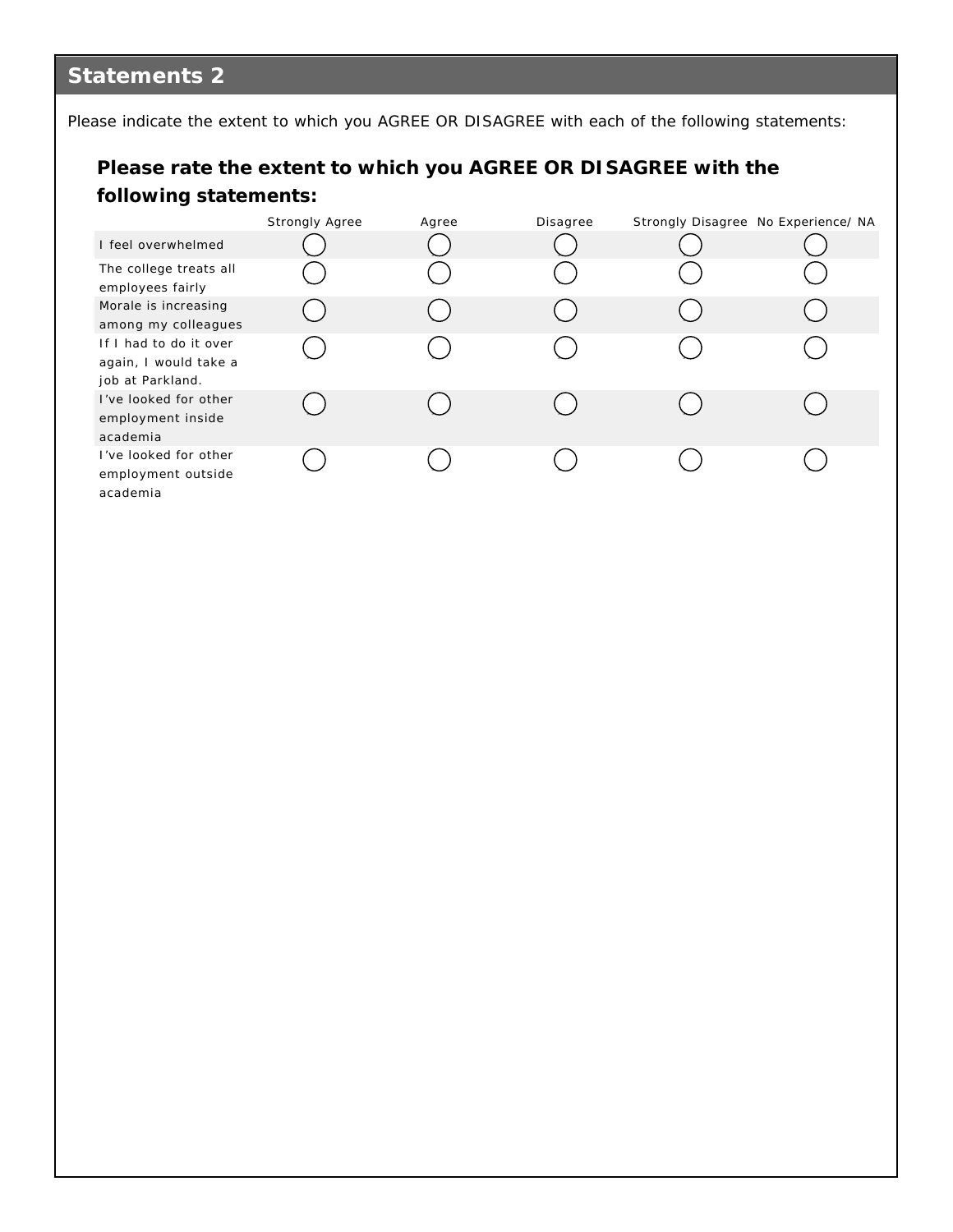# **Statements 3**

### **Please rate the extent to which you AGREE OR DISAGREE with the following statements:**

|                                                                                                                                       | Strongly Agree | Agree | Disagree | Strongly Disagree | No Experience |
|---------------------------------------------------------------------------------------------------------------------------------------|----------------|-------|----------|-------------------|---------------|
| Parkland's fiscal<br>resources are<br>managed responsibly.                                                                            |                |       |          |                   |               |
| Information about<br>Parkland's fiscal<br>condition (i.e. budget)<br>is communicated<br>effectively.                                  |                |       |          |                   |               |
| There is a common<br>institutional direction<br>and focus.                                                                            |                |       |          |                   |               |
| I have a clear<br>understanding of<br>Parkland's planning<br>process.                                                                 |                |       |          |                   |               |
| Units are working<br>toward common<br>institutional goals.                                                                            |                |       |          |                   |               |
| Data and information<br>are used effectively to<br>identify and solve<br>institutional problems.                                      |                |       |          |                   |               |
| The Town Hall<br>Meetings were effective<br>ways to identify new<br>and emerging trends<br>of which the College<br>needs to be aware. |                |       |          |                   |               |
| My unit is using<br>feedback from the<br>Town Hall Meetings to<br>develop more effective<br>annual plans.                             |                |       |          |                   |               |
| The planning process<br>includes<br>representatives from<br>the community and<br>local businesses.                                    |                |       |          |                   |               |
| The planning process<br>has made a difference<br>in how my unit<br>operates.                                                          |                |       |          |                   |               |
| The planning process<br>includes consideration<br>for the need for<br>improved facilities.                                            |                |       |          |                   |               |
| Opportunities exist to<br>provide input into the<br>departmental planning<br>process.                                                 |                |       |          |                   |               |
| The annual plan<br>ranking process is a<br>fair method for                                                                            |                |       |          |                   |               |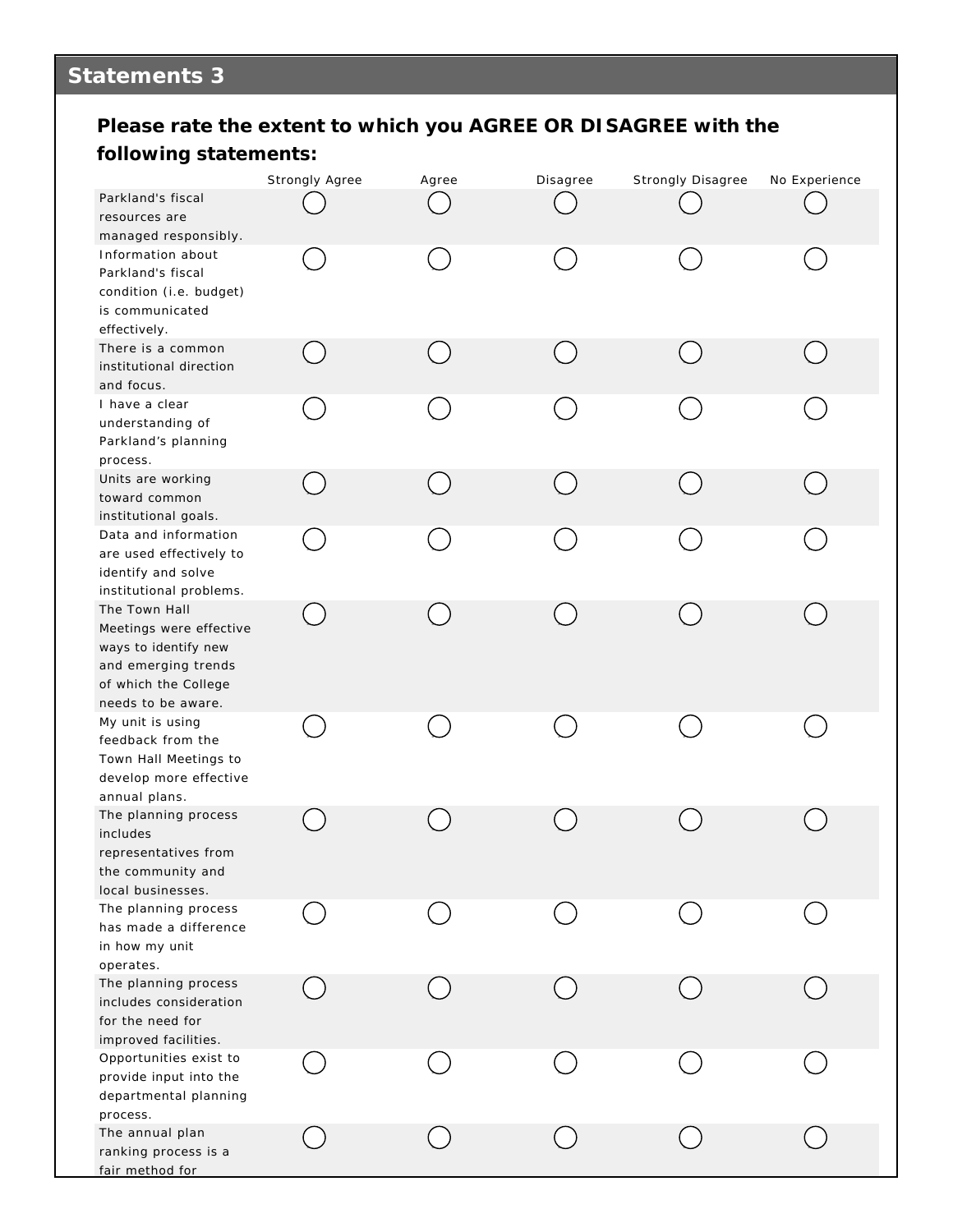| allocating discretionary<br>dollars.                                                                                                     |                |           |               |  |
|------------------------------------------------------------------------------------------------------------------------------------------|----------------|-----------|---------------|--|
| I play a role in the<br>planning process.                                                                                                |                |           |               |  |
| Please rate how IMPORTANT the following statements are to you:                                                                           | Very Important | Important | Not Important |  |
| Parkland's fiscal<br>resources are                                                                                                       |                |           |               |  |
| managed responsibly.<br>Information about<br>Parkland's fiscal<br>condition (i.e. budget)<br>is communicated<br>effectively.             |                |           |               |  |
| There is a common<br>institutional direction<br>and focus.                                                                               |                |           |               |  |
| I have a clear<br>understanding of<br>Parkland's planning<br>process.                                                                    |                |           |               |  |
| Units are working<br>toward common<br>institutional goals.                                                                               |                |           |               |  |
| Data and information<br>are used effectively to<br>identify and solve<br>institutional problems.                                         |                |           |               |  |
| The Town Hall<br>Meetings were<br>effective ways to<br>identify new and<br>emerging trends of<br>which the College<br>needs to be aware. |                |           |               |  |
| My unit is using<br>feedback from the<br>Town Hall Meetings to<br>develop more effective<br>annual plans.                                |                |           |               |  |
| The planning process<br>includes<br>representatives from<br>the community and<br>local businesses.                                       |                |           |               |  |
| The planning process<br>has made a difference<br>in how my unit                                                                          |                |           |               |  |
| operates.<br>The planning process<br>includes consideration<br>for the need for                                                          |                |           |               |  |
| improved facilities.<br>Opportunities exist to<br>provide input into the<br>departmental planning                                        |                |           |               |  |
| process.<br>The annual plan                                                                                                              |                |           |               |  |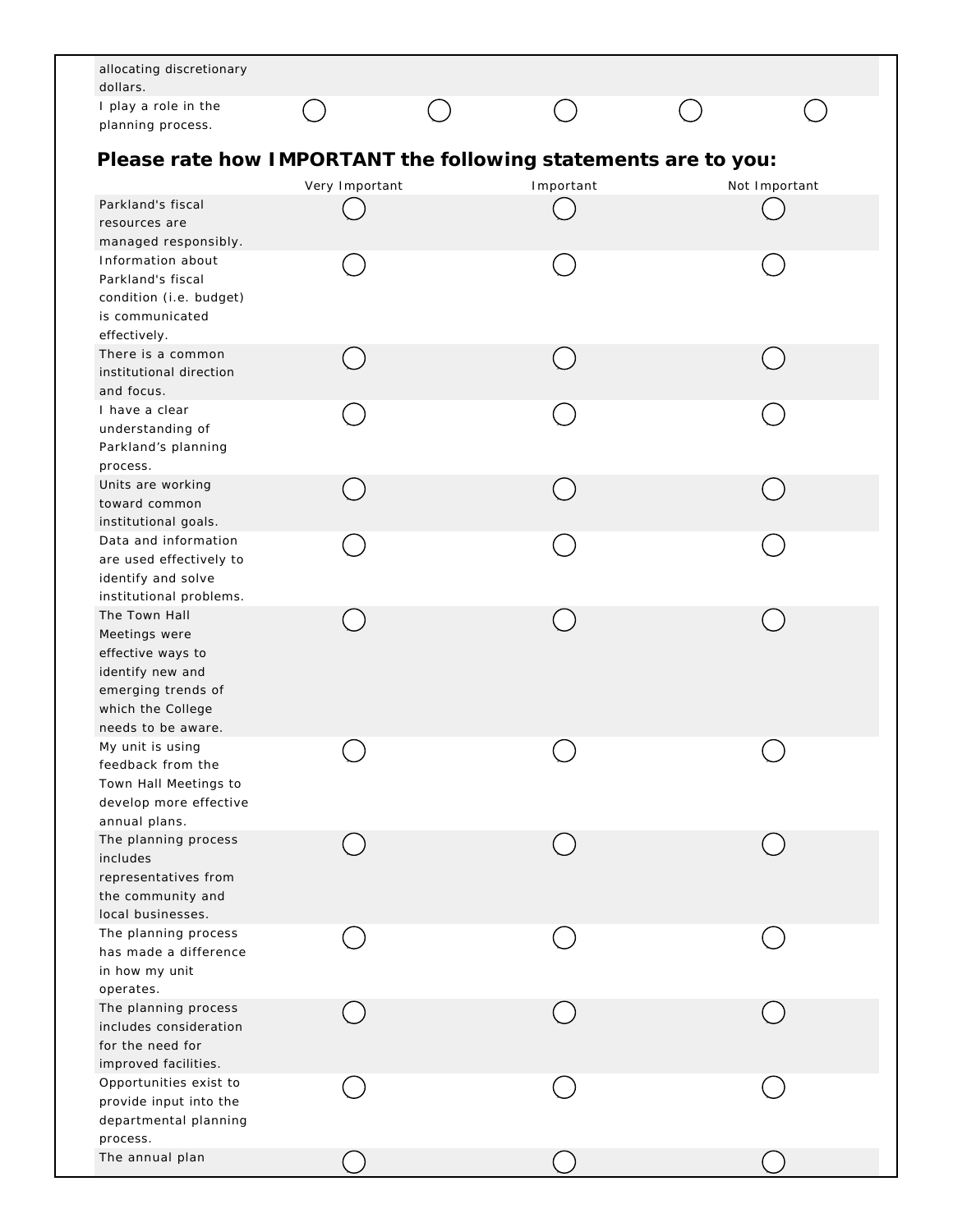| allocating discretionary<br>dollars.      |            |  |
|-------------------------------------------|------------|--|
| I play a role in the<br>planning process. | $\bigcirc$ |  |
|                                           |            |  |
|                                           |            |  |
|                                           |            |  |
|                                           |            |  |
|                                           |            |  |
|                                           |            |  |
|                                           |            |  |
|                                           |            |  |
|                                           |            |  |
|                                           |            |  |
|                                           |            |  |
|                                           |            |  |
|                                           |            |  |
|                                           |            |  |
|                                           |            |  |
|                                           |            |  |
|                                           |            |  |
|                                           |            |  |
|                                           |            |  |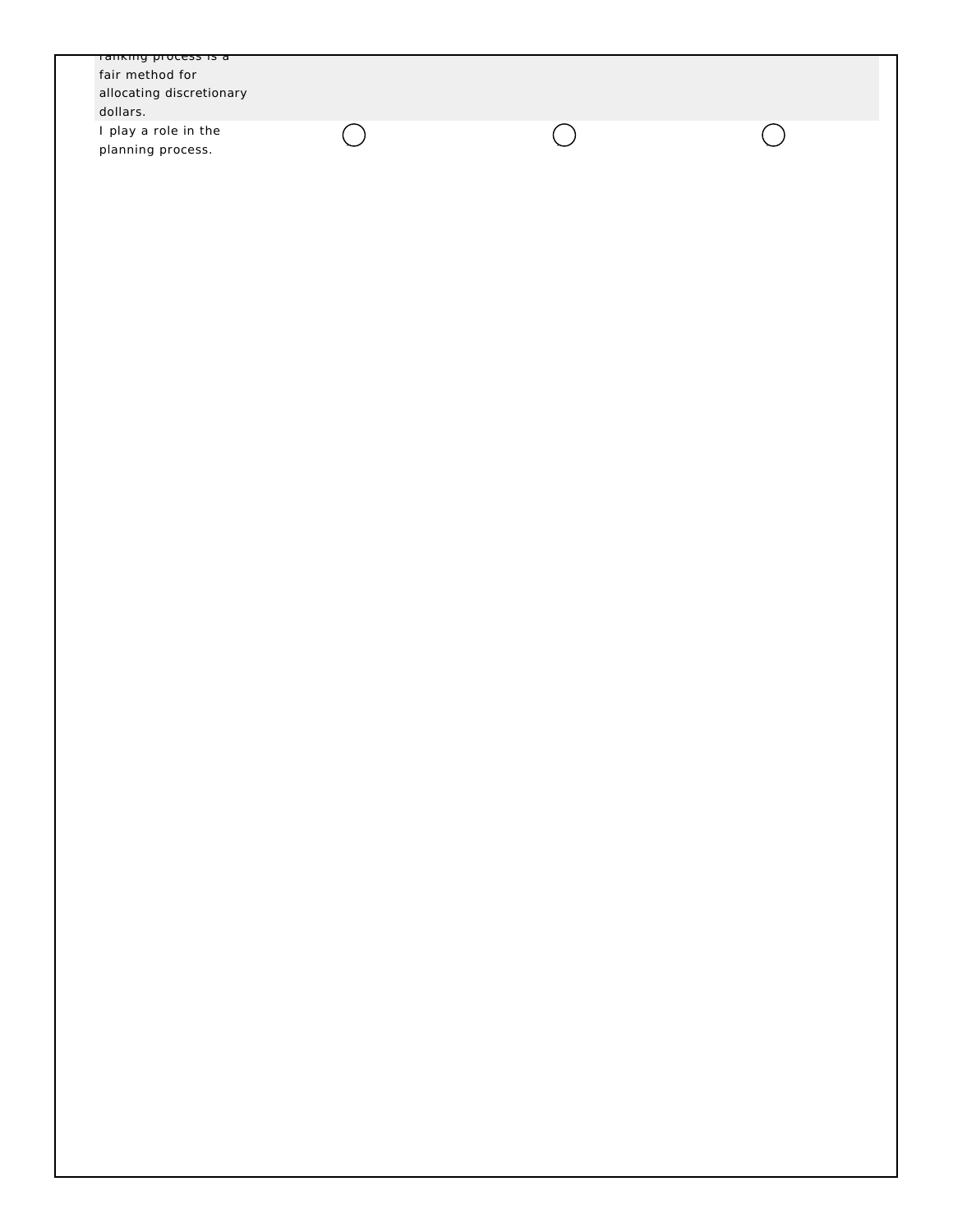# **Open-Ended Questions**

**What is the first thing that comes to your mind when you think of Parkland?**

**What do you think are Parkland's top priorities?**

5 6

5  $6<sup>1</sup>$ 

5 6

**Please provide feedback on your experiences, satisfaction, and suggestions you have had at Parkland. Your input is very important to us. All responses will be confidential.**